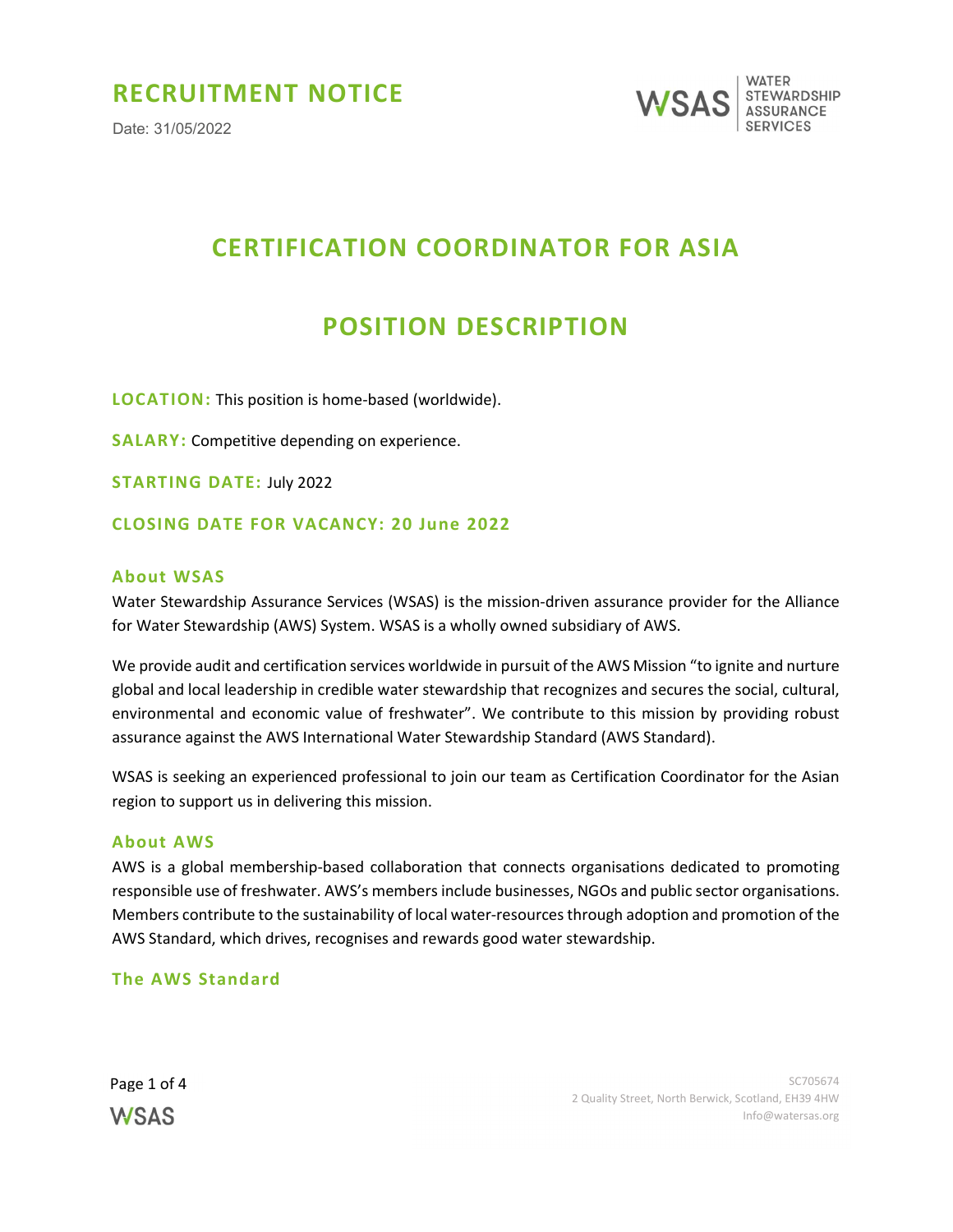The AWS Standard provides a globally applicable framework for major water users to understand their water use and impacts, and to work collaboratively and transparently for sustainable water management within a catchment context.

The Standard is intended to drive social, environmental and economic benefits at the scale of a catchment. It achieves this by engaging water-using sites in understanding and addressing shared catchment water challenges as well as site water risks and opportunities.

Implementation of the Standard encourages collaborative approaches that involve business and industry, government and community as well as civil society organizations.

## About the role

As Certification Coordinator you will be supporting the Certification Team in all aspects related to the coordination of the AWS certification programme. In this role you will be responsible for ensuring timely delivery of high quality and robust auditing and certification services to clients based in South Asia and Southeast Asia.

This role will involve the coordination of audits, including audit planning, liaison with auditors, quality review of audit reports, following up on findings and preparing certification decisions. Conducting audits (onsite or remotely) as part of an audit team will also be a part of the role.

You will work together with the WSAS team to deliver training and provide ongoing support to auditors, and you will carry out competence management activities such witness audits and desk-based competence evaluations.

Effective working relationships with colleagues, auditors, clients and other stakeholders will be crucial for this role.

## Who you are and what you'll do

## You're an experienced professional in auditing and certification

- You have a minimum of 3 years' experience in auditing and certification, preferably with the AWS Standard scheme or other sustainability standard schemes.
- You will be coordinating all aspects of the audit process. This will include planning of audits, performing evaluations of audit reports and ensuring a high quality and consistency of audits, providing guidance to auditors and clients, answering certification-related questions and ensuring adherence to the certification requirements.
- You will conduct witness audits and evaluations as part of the competence management programme.
- You will also carry out auditing activities (onsite and remotely) as part of an audit team.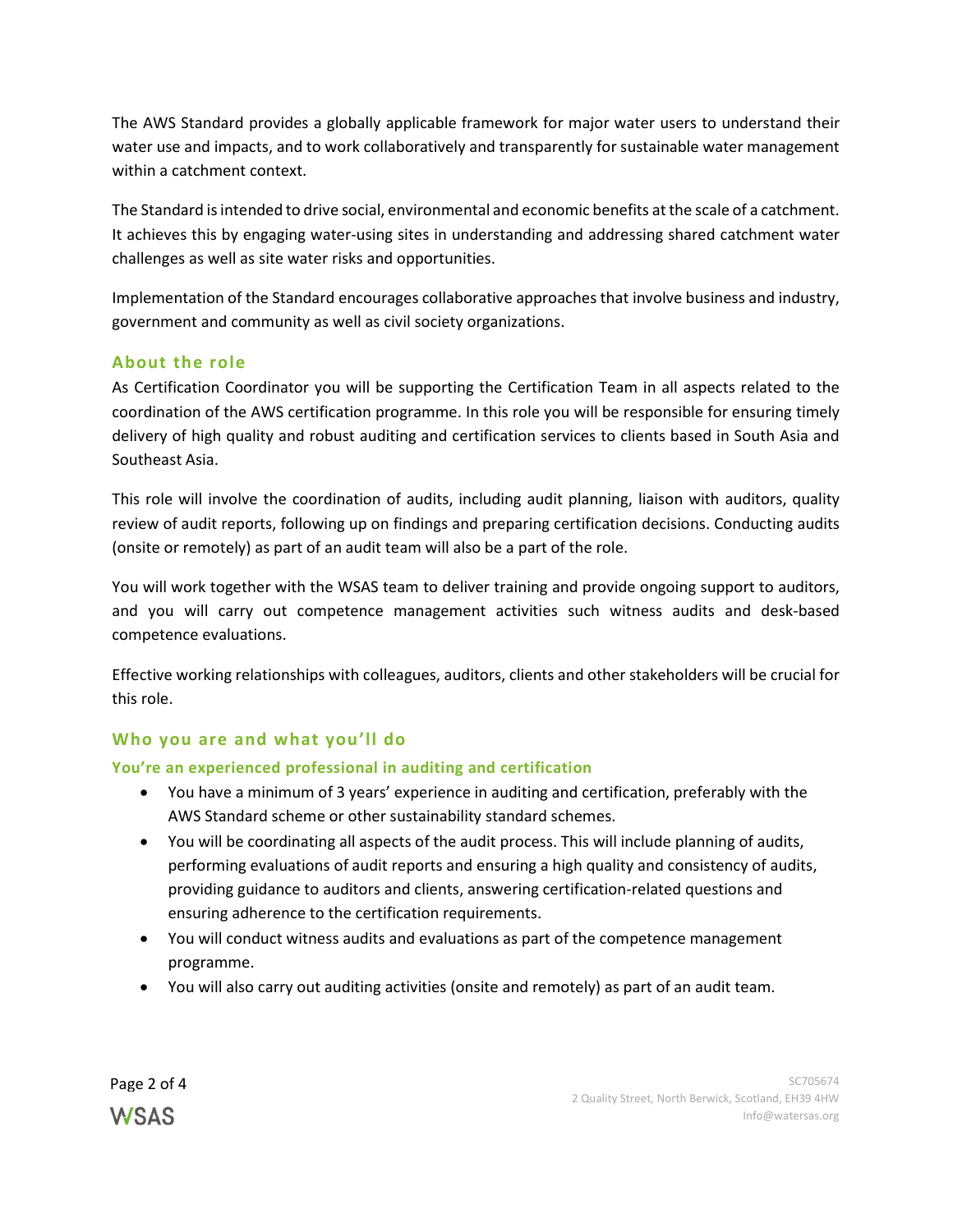#### You are tech-savvy and a data geek

- New technology excites you and you find it easy to understand and work with new IT tools. You also have a high level of attention to detail in the management of data.
- You will ensure that the IT platform is running smoothly and is kept up-to-date with the most recent and accurate data from your pool of clients.

#### You're a collaborator

- You are naturally collaborative and comfortable working across multiple time zones with diverse clients, auditors and other stakeholders.
- You will recognize the high level of interdependencies across our program of work and promote coordination and mutual support across the team.

### You're passionate about global sustainability issues

- You have an enthusiasm for social and environmental issues that is demonstrated through knowledge and experience, ideally with a substantial knowledge of water issues. You have a desire to see positive social and environmental impacts from committed enterprises and understand and relate to different cultures and their developmental challenges.
- You will inject this passion into your work and contribute to the promoting a culture of learning, sharing and support in AWS.

### What you'll need to succeed

- A minimum of 3 years' experience in an auditing and certification role.
- Experience and qualification as an auditor for sustainability standards would be considered an asset.
- Degree or equivalent in a relevant discipline (e.g., hydrology, environmental science, agriculture, forestry or similar).
- Solid understanding of approaches to sustainability and natural resource or environmental management (experience in water management would carry additional weight).
- Ability to communicate effectively with external and internal stakeholders.
- Excellent administrative capabilities with a high level of attention to detail.
- Fluency in written and spoken English; other languages (preferably from the Asian region) will be considered an asset.
- The ability to travel nationally and internationally as required for the role.

## HOW TO APPLY